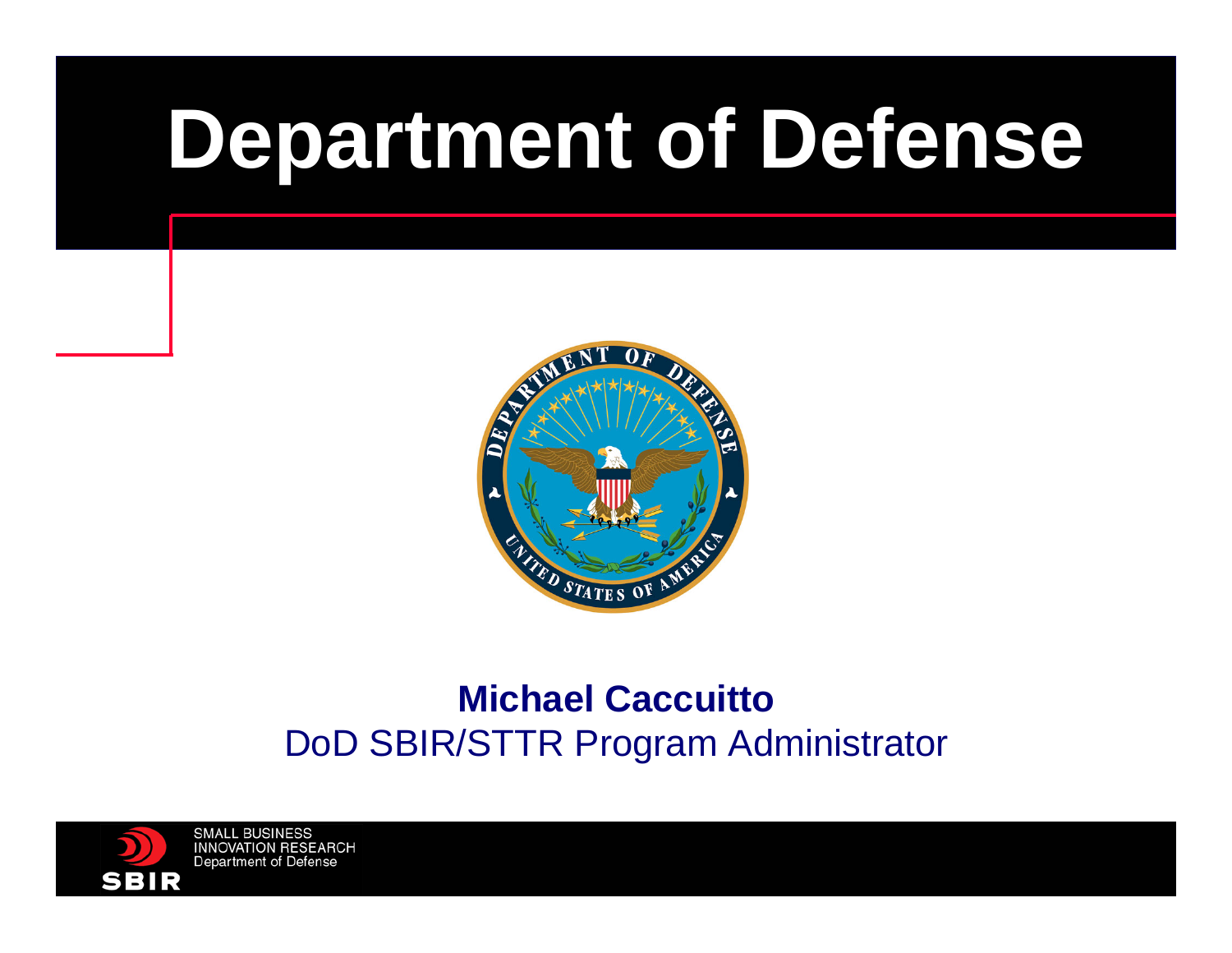### **DoD SBIR/STTR Mission**

Advancing technology development by small businesses for the military warfighter and the nation

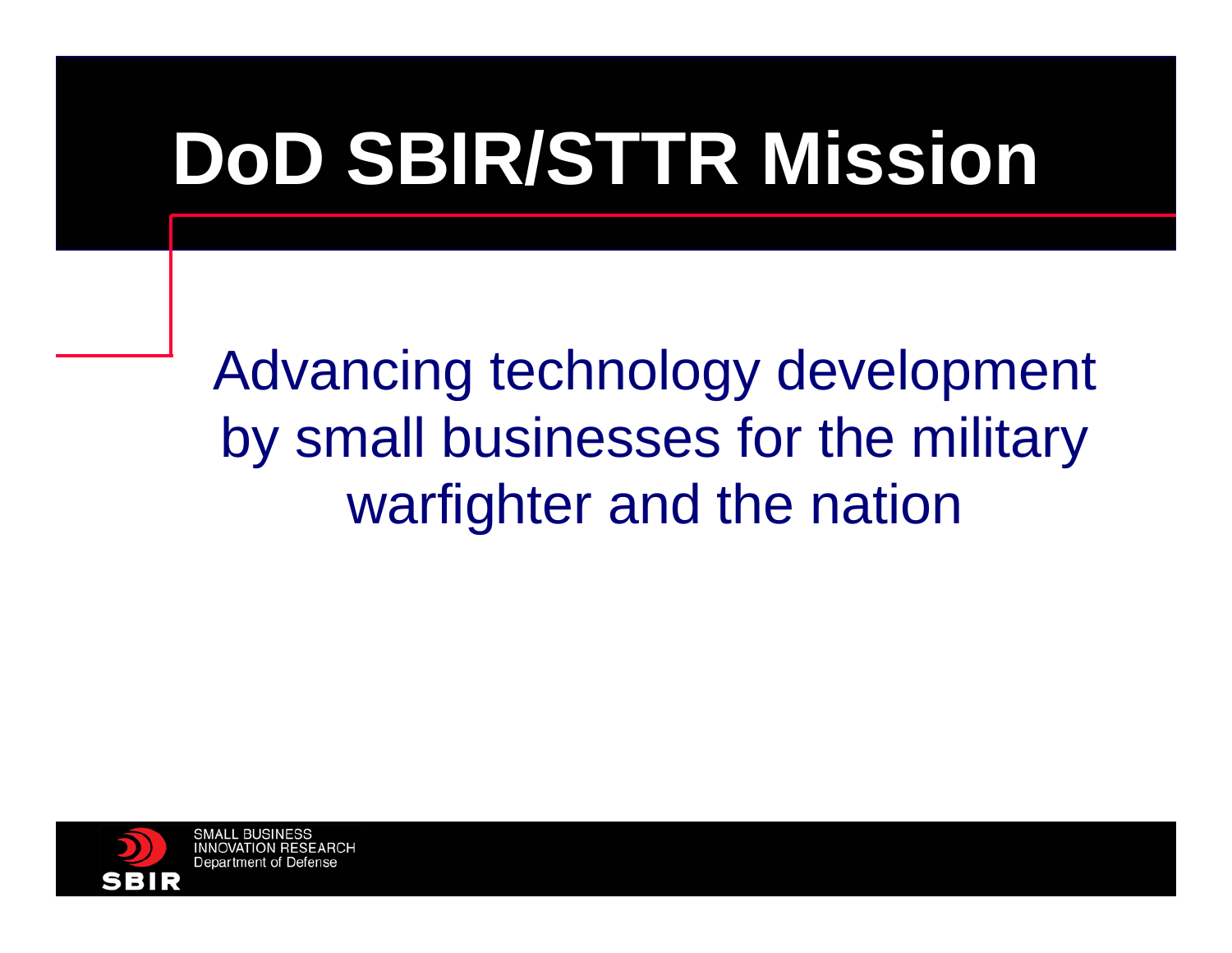### **DoD is Half the Federal SBIR Program**



**Largest of 11 Participating Federal Agencies**

**SBIR FY06 Budget \$1.12B**

**STTR FY06 Budget \$130M**

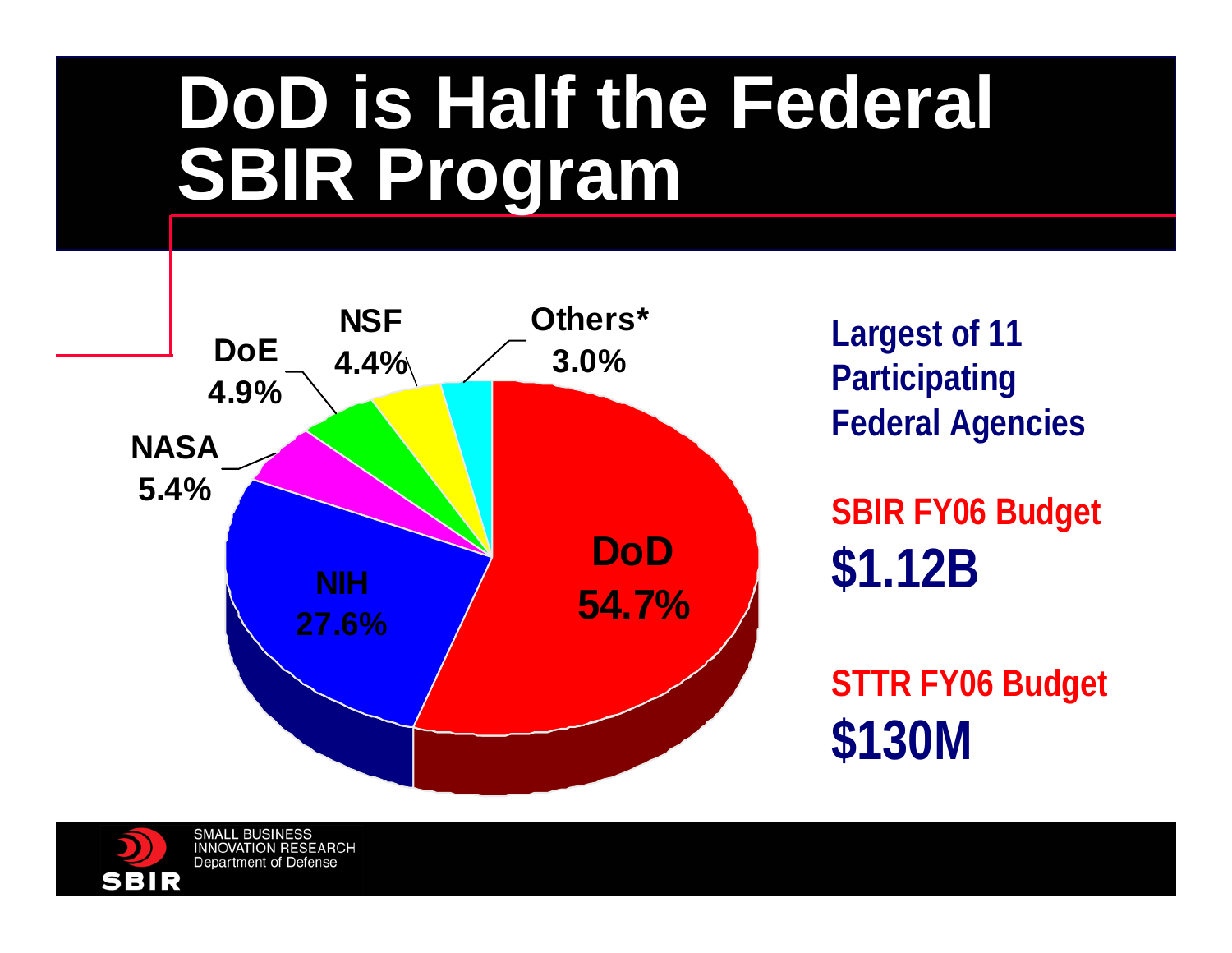# **DoD SBIR FY06 Budget**



- **\$243M Army**
- **\$303M Navy**
- **\$306M Air Force**
- **\$118 M MDA**
- **\$67M DARPA**
- **\$6.5M DTRA**
- **\$14M SOCOM**
- **\$51M OSD**
- **\$10M CBD**
- **\$.7M NGA**

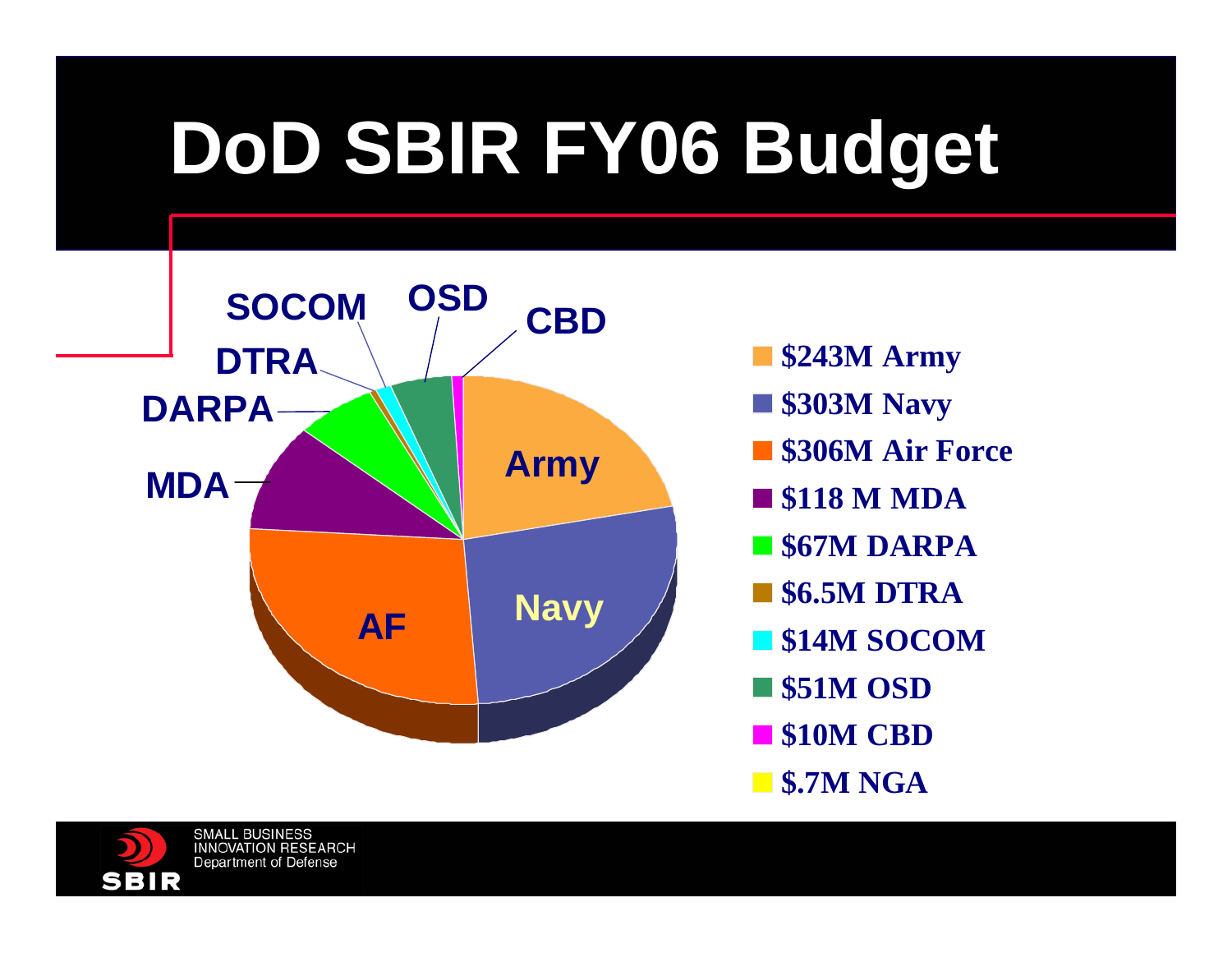# **DoD STTR FY06 Budget**



- **\$29M Army**
- \$37M Navy
- \$36M Air Force
- **\$14M MDA**
- **\$8M DARPA**
- **\$4.6M OSD**

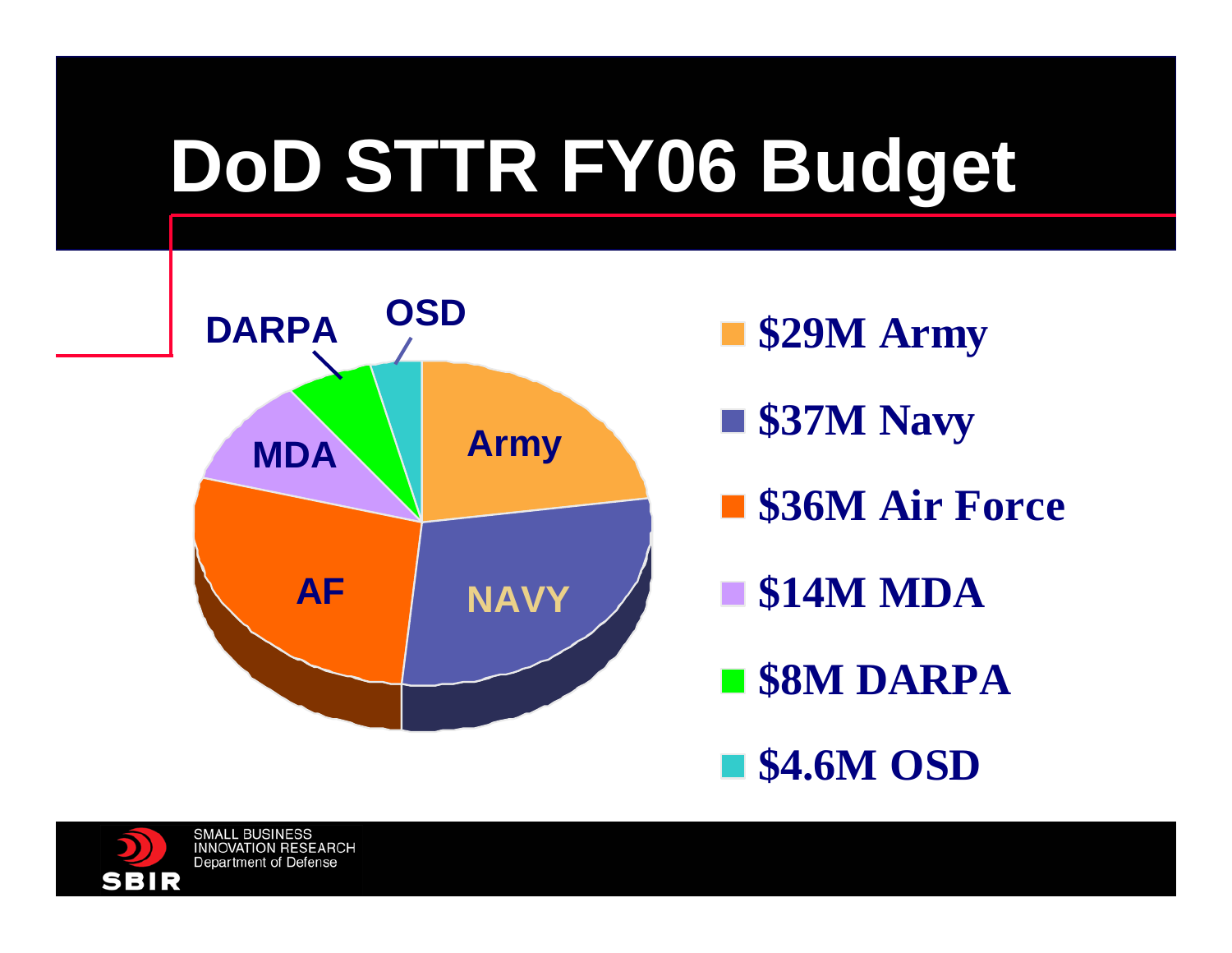### **Firm Participation: Phase I Awardees are**

#### 9 **Typically very small**

#### 9 **Fairly new to the programs**



FY05 Phase I Awardees

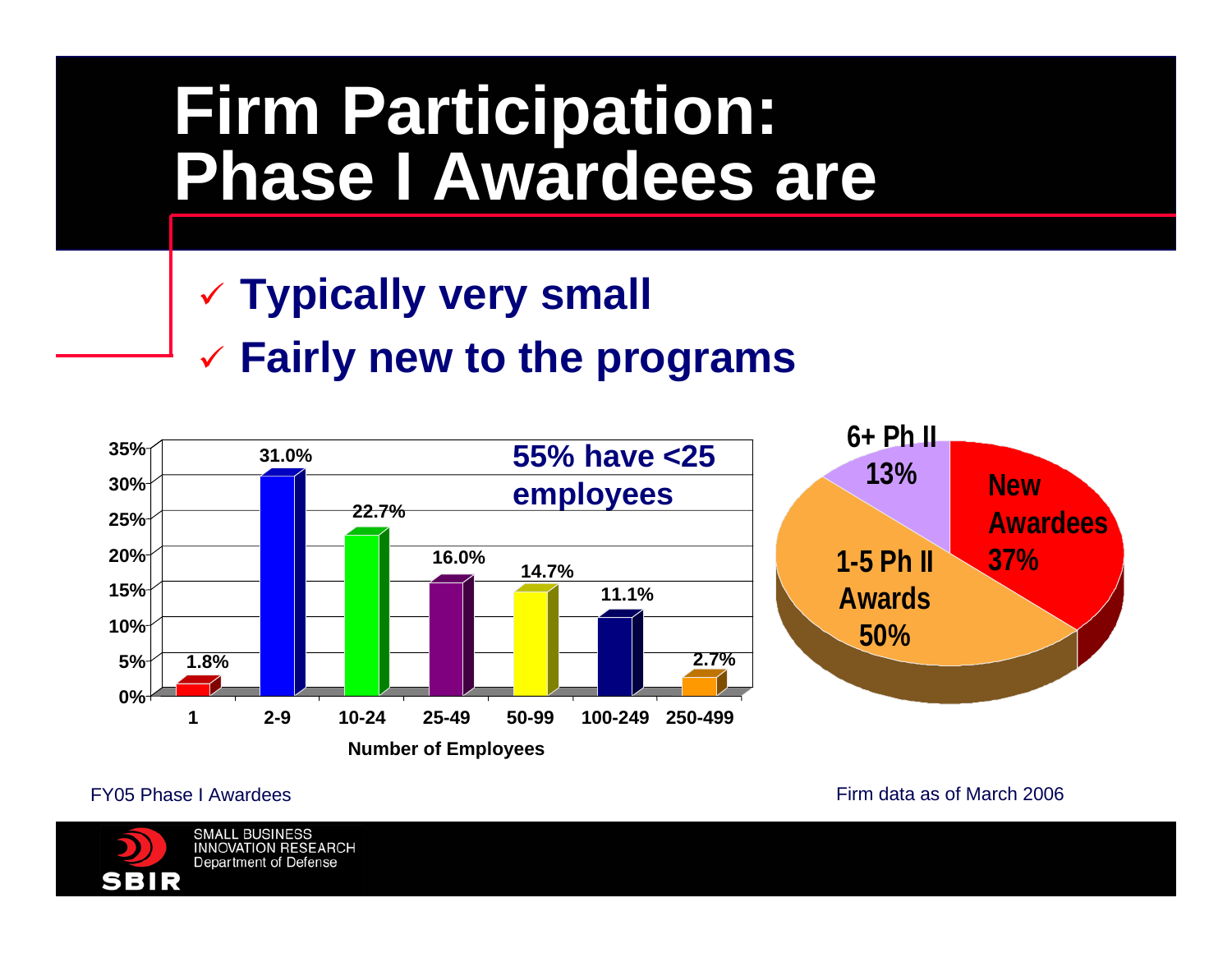### **SBIR/STTR: Small Piece of R&D Pie**

**SBIR and STTR are a small percentage of the total extramural R&D budget, but is where small businesses demonstrate their capability to meet federal R&D needs**



**Total Extramural R&D Budget**

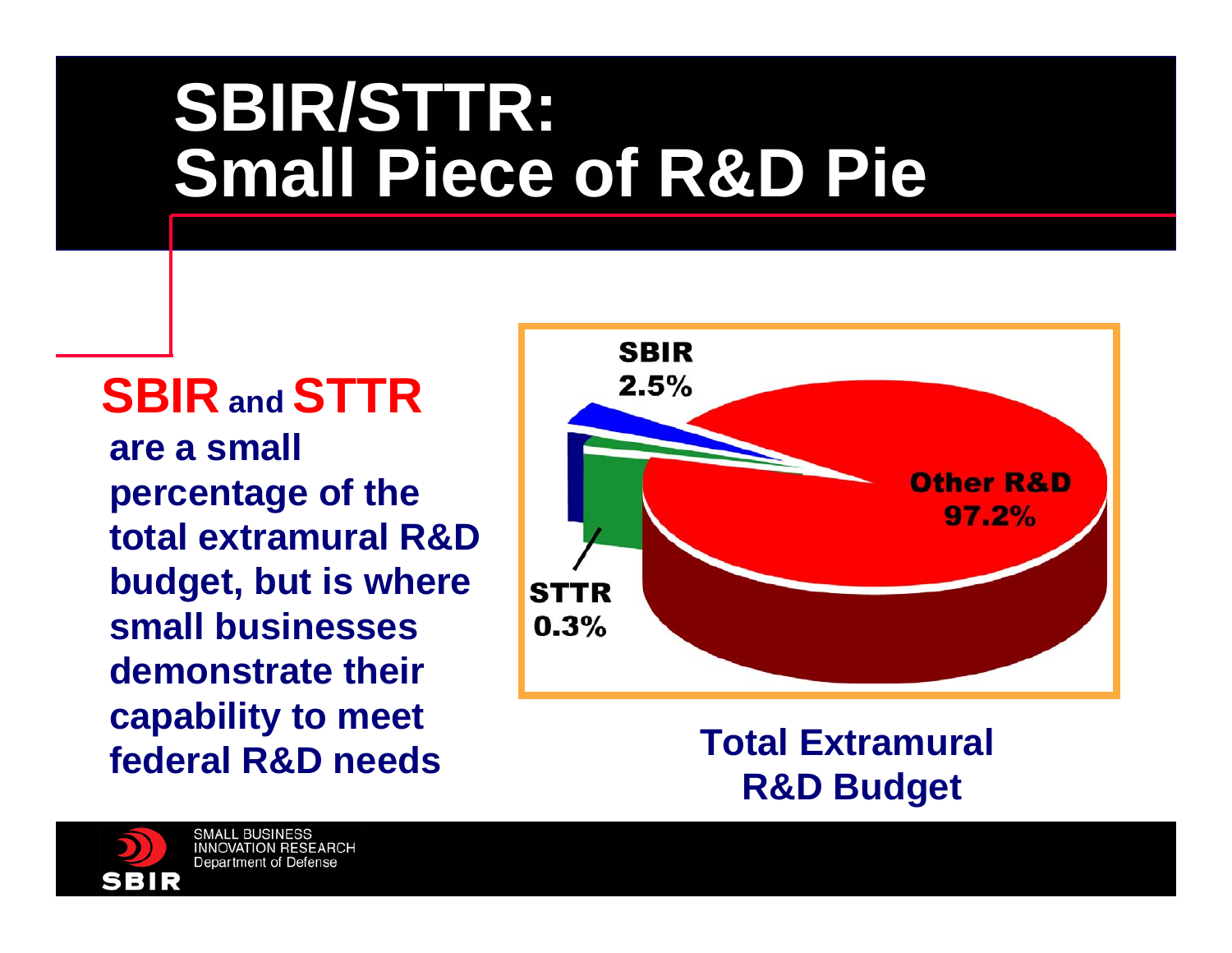# **DoD Technology Areas**

- $\checkmark$  Air Platforms
- $\checkmark$ Battlespace Environments
- $\sqrt{ }$  Chemical & Biological Defense
- $\checkmark$  Weapons
- $\checkmark$  Human Systems
- $\checkmark$ Materials & Processes
- $\checkmark$ Information Systems Technology
- ◆ Space Platforms Technology
- $\checkmark$ **Biomedical**
- $\checkmark$  Sensors, Electronics & Electronic **Warfare**
- ◆ Nuclear Technology
- $\checkmark$  Ground and Sea Vehicles **Technology**

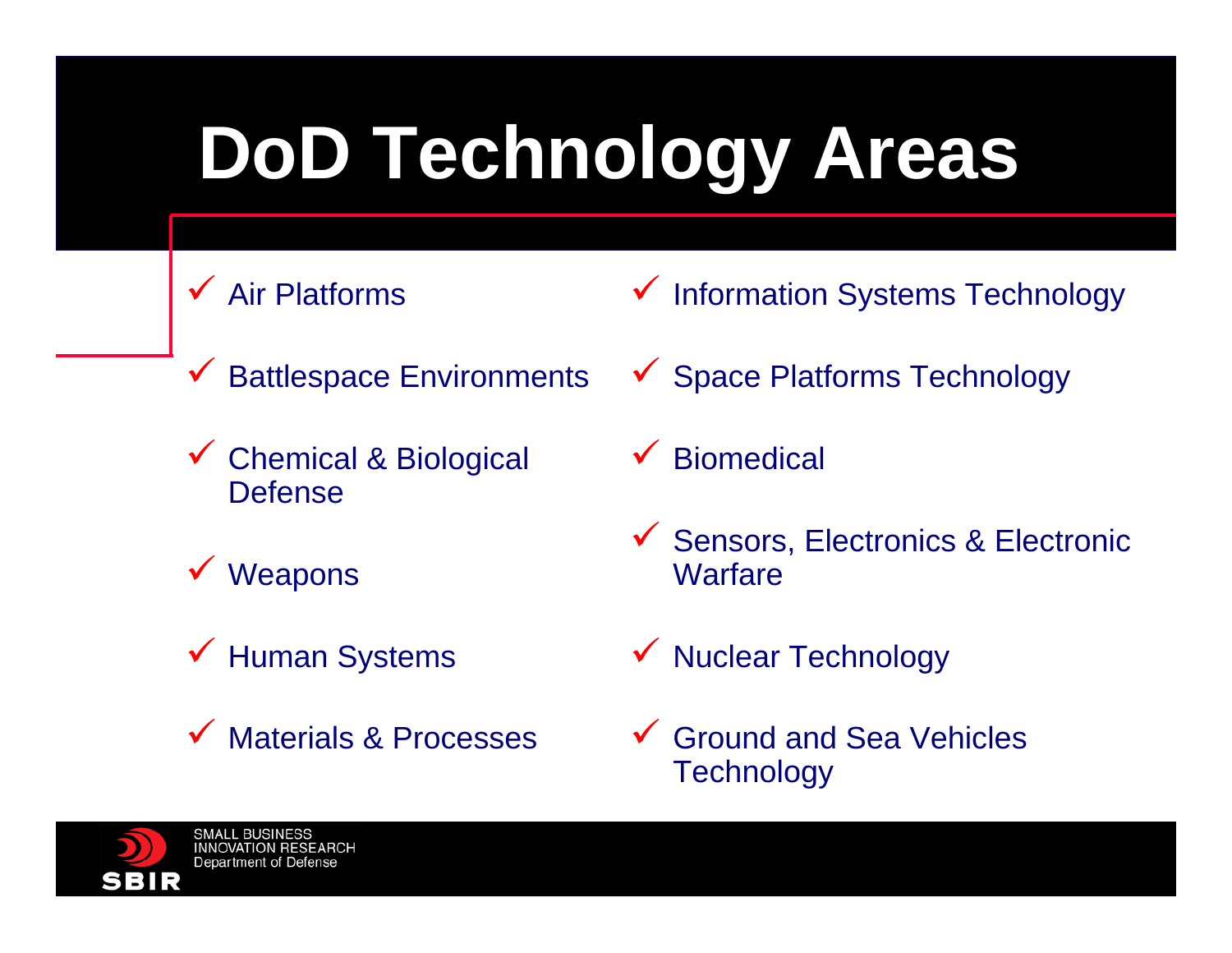### **Evaluation Criteria**

 $\checkmark$  Soundness, technical merit, and innovation of proposed approach and its incremental progress toward topic or subtopic solution

 $\sqrt{\frac{1}{2}}$  Qualifications of the firm and team to perform R&D and commercialize results

 $\checkmark$  Potential for commercialization

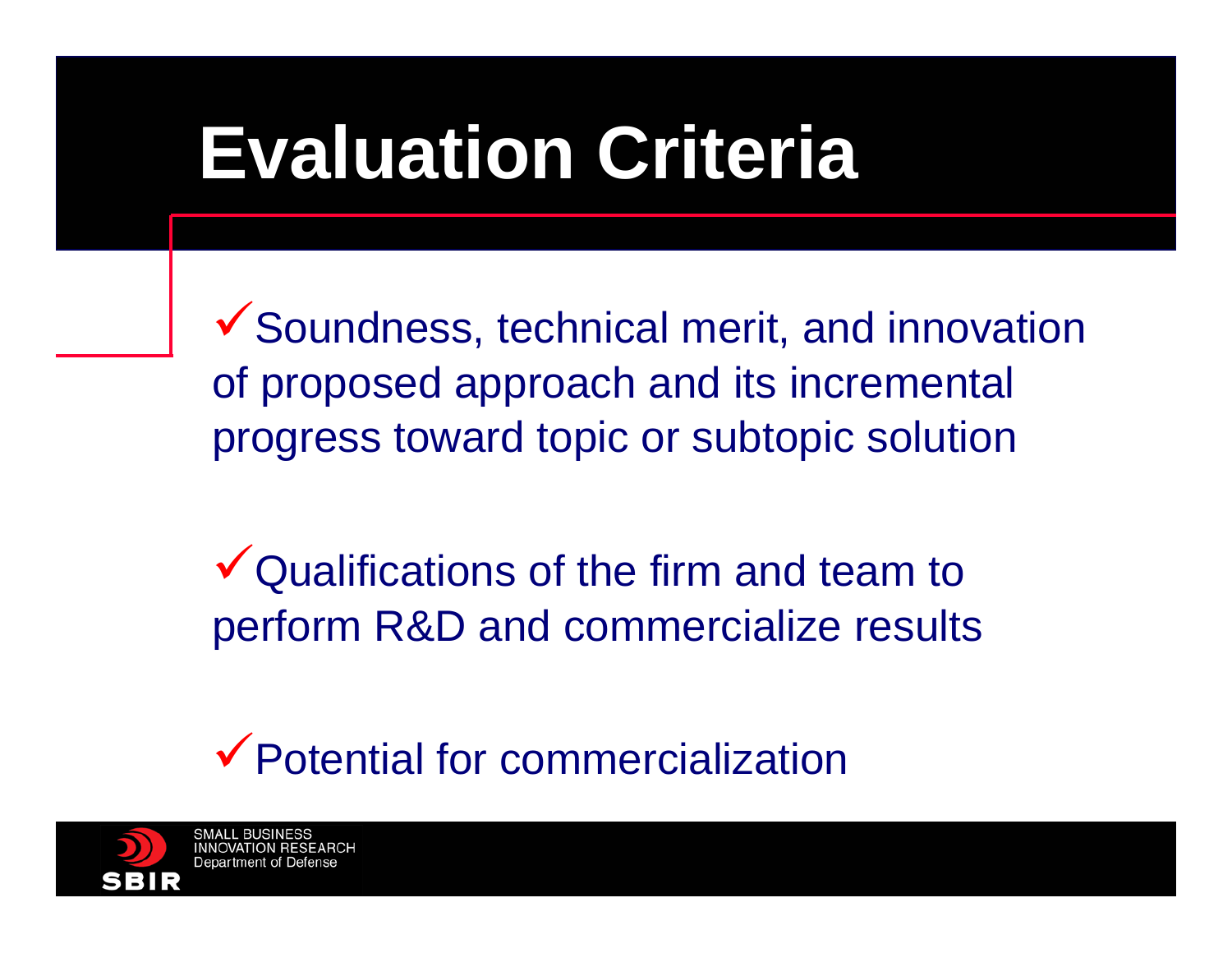# **FY06 Solicitation Dates**

**SBIR: 06.1 open: December 13, 2005 close: January 13 at 6 a.m. EST**

> **06.2 open: June 14, 2006 close: July 14 at 6 a.m. EST**

**06.3 open: September 13, 2006**

**close: October 13 at 6 a.m. EST**

#### **STTR: 06 open: March 14, 2006 close: April 14 at 6 a.m. EST**

**Solicitations are pre-released for Q&A 6 weeks prior to open date**

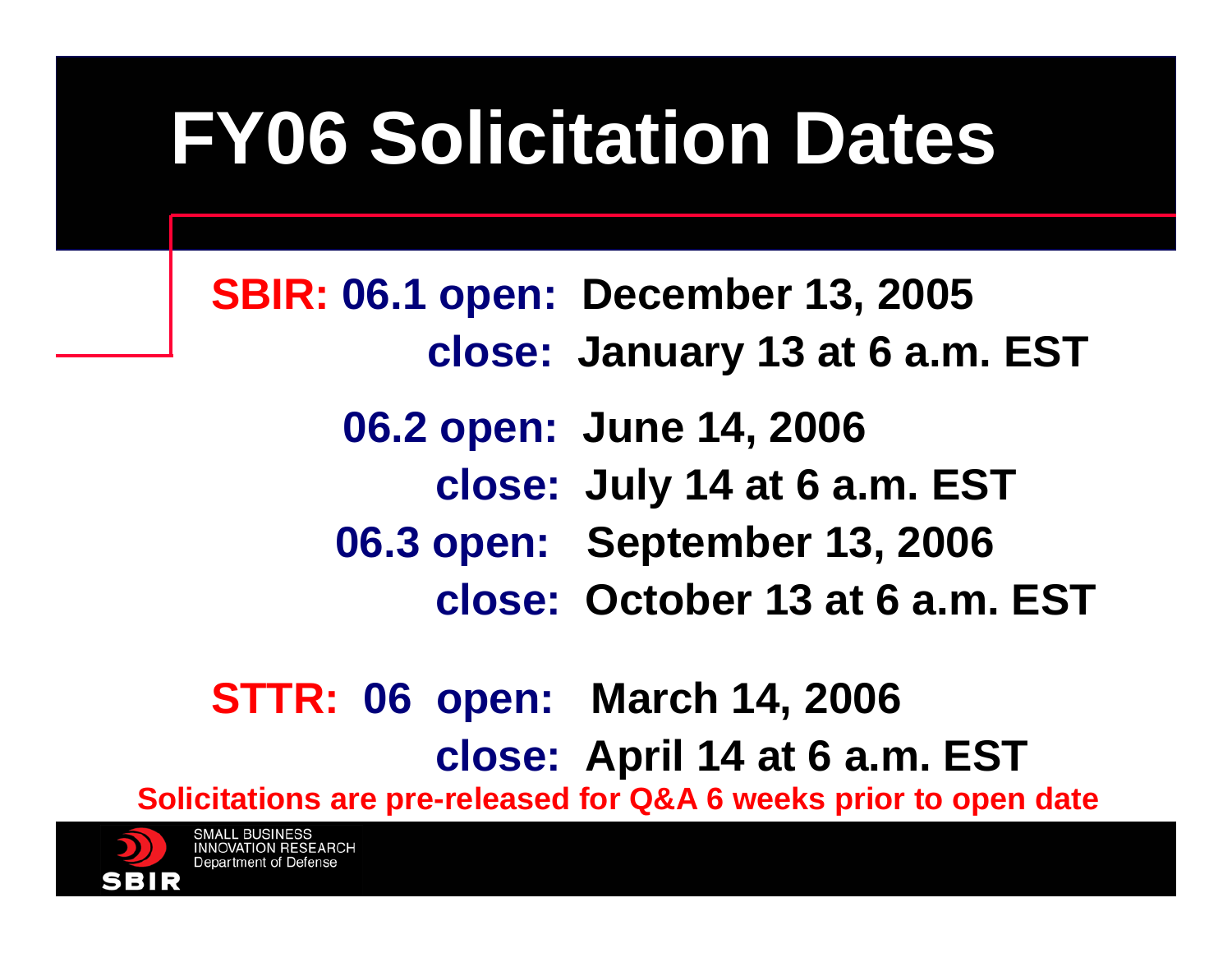## Website: **www.dodsbir.net**



**Provides links to the current solicitation, search for topics, awards and SITIS information, learn more about SBIR/STTR, Proposal Submission, Success Stories, Conferences, Fast Track, Annual Reports, and additional Help.**

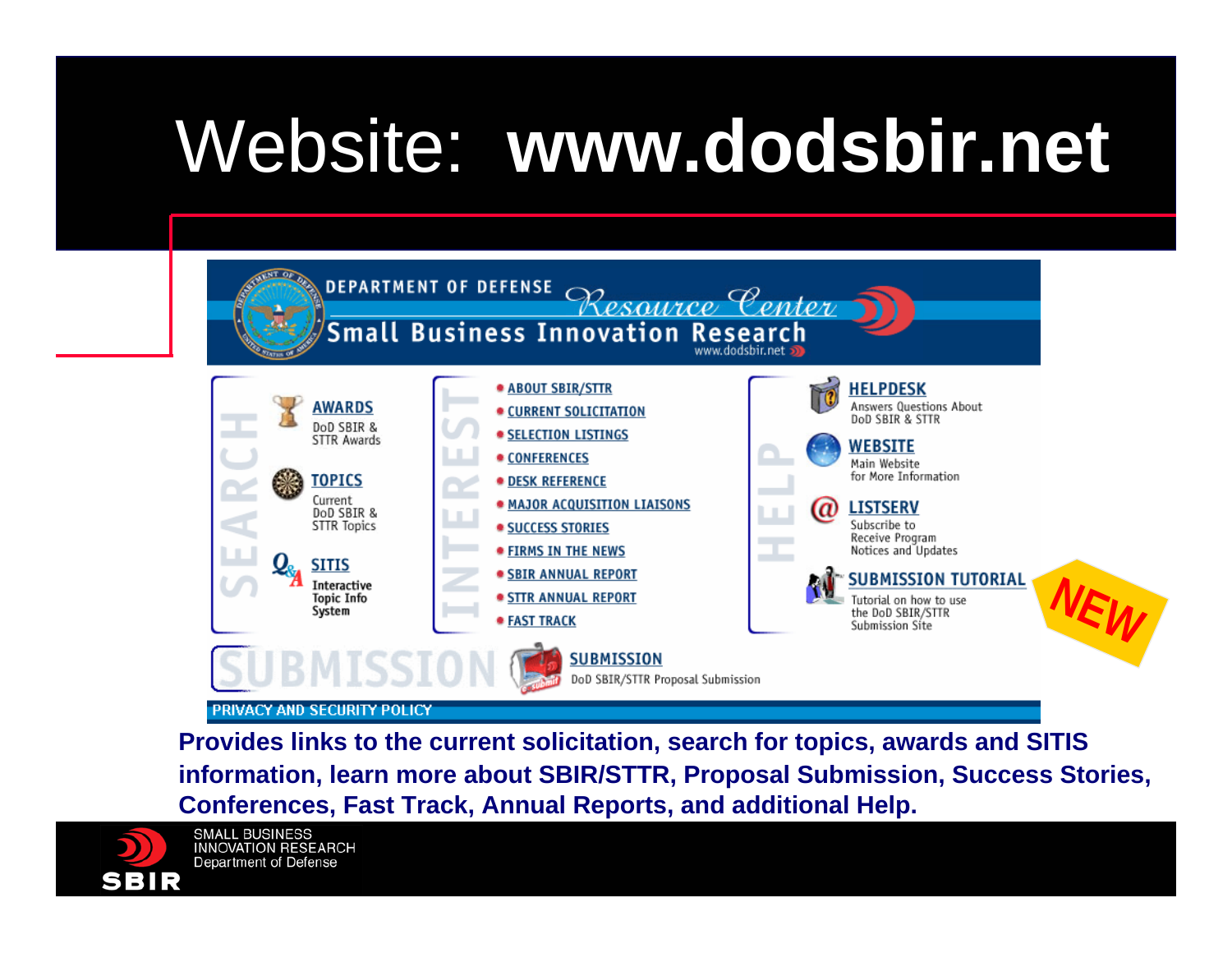### **Electronic Proposal Submission**



**The Submission Site's Main Menu allows registered firms to prepare and submit Phase I and Phase II proposals, update their Company Commercialization Report and Firm Information, prepare a Fast Track application, and prepare a Final Report Documentation Page.**

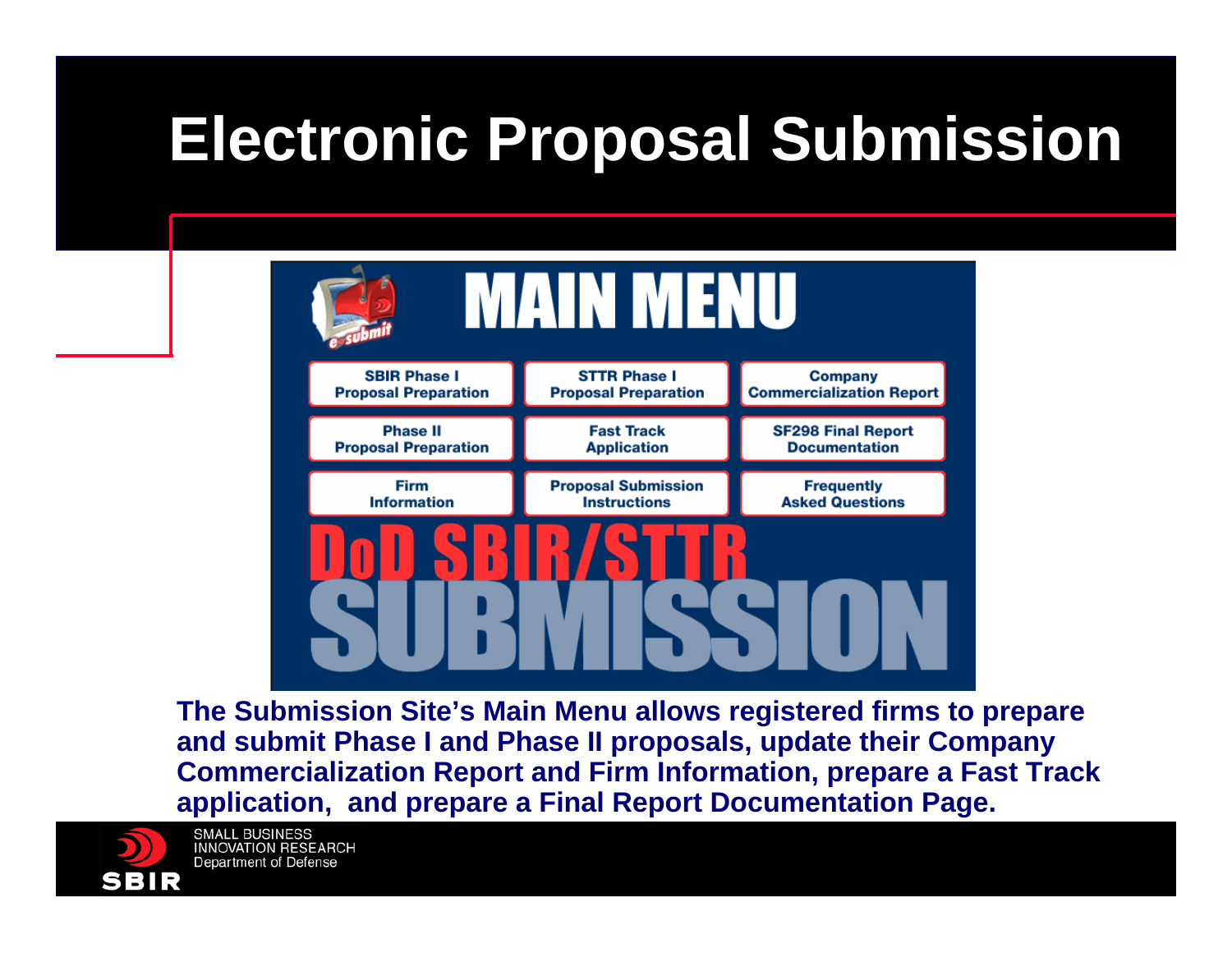# SUCCESS STORIES



Inserts (SAPI)



Phraselator: hand-held phrase translation system



Multi-Purpose Processor (MPP) and associated Multi-Purpose Transportable Middleware (MTM)



World's first wholespacecraft vibration isolation system.



Commerciallyviable method For improved semiconductor wafer production



QC-40 DSP board, which launched on Mighty-SatII Spacecraft

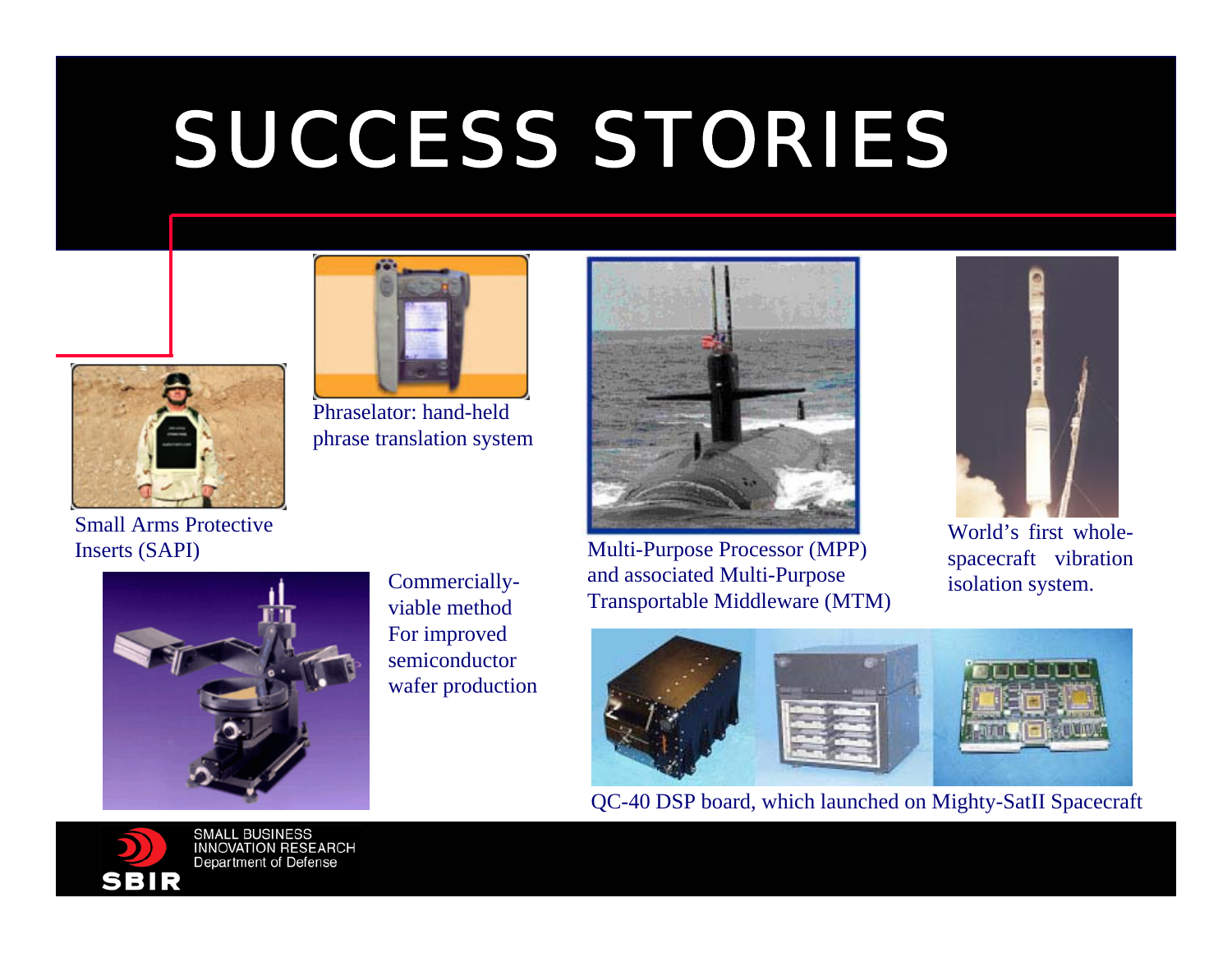### **Army SBIR & STTR**

**The Army Research Office (ARO)– Washington manages the Army SBIR Program and the ARO, in Research Triangle Park, NC, manages the Army STTR Program. These programs allow small, high-tech U.S. businesses and academia to propose innovative R&D solutions to critical Army technology requirements that benefit the warfighter**

- **Materials, Information Systems Technology, Sensors, Weapons, Ground & Sea Vehicles, Human Systems TechAreas:**
- **Ammunition, Soldier, CS&CSS, C3T, EIS, GCS, IEW&S, STRI, Aviation, JSSEO, Missile & Space PEOs:**

**SMALL BUSINESS INNOVATION RESEARCH Department of Defense** 

| <b>FY05</b>  | <b>Number</b><br>of Topics | <b>Phase I</b><br>Awards | <b>Phase II</b><br><b>Awards</b> |
|--------------|----------------------------|--------------------------|----------------------------------|
| <b>SBIR</b>  | 245                        | 705                      | 123                              |
| <b>STTR</b>  | 32                         | 48                       | 26                               |
| <b>TOTAL</b> | 277                        | 753                      | 149                              |

*FY06 Budget:* SBIR \$243,385,000 STTR \$29,203,000

*Solicitations:*SBIR FY06.2 (July) STTR FY06 (April)



**PM: Susan NicholsEllen Segan**

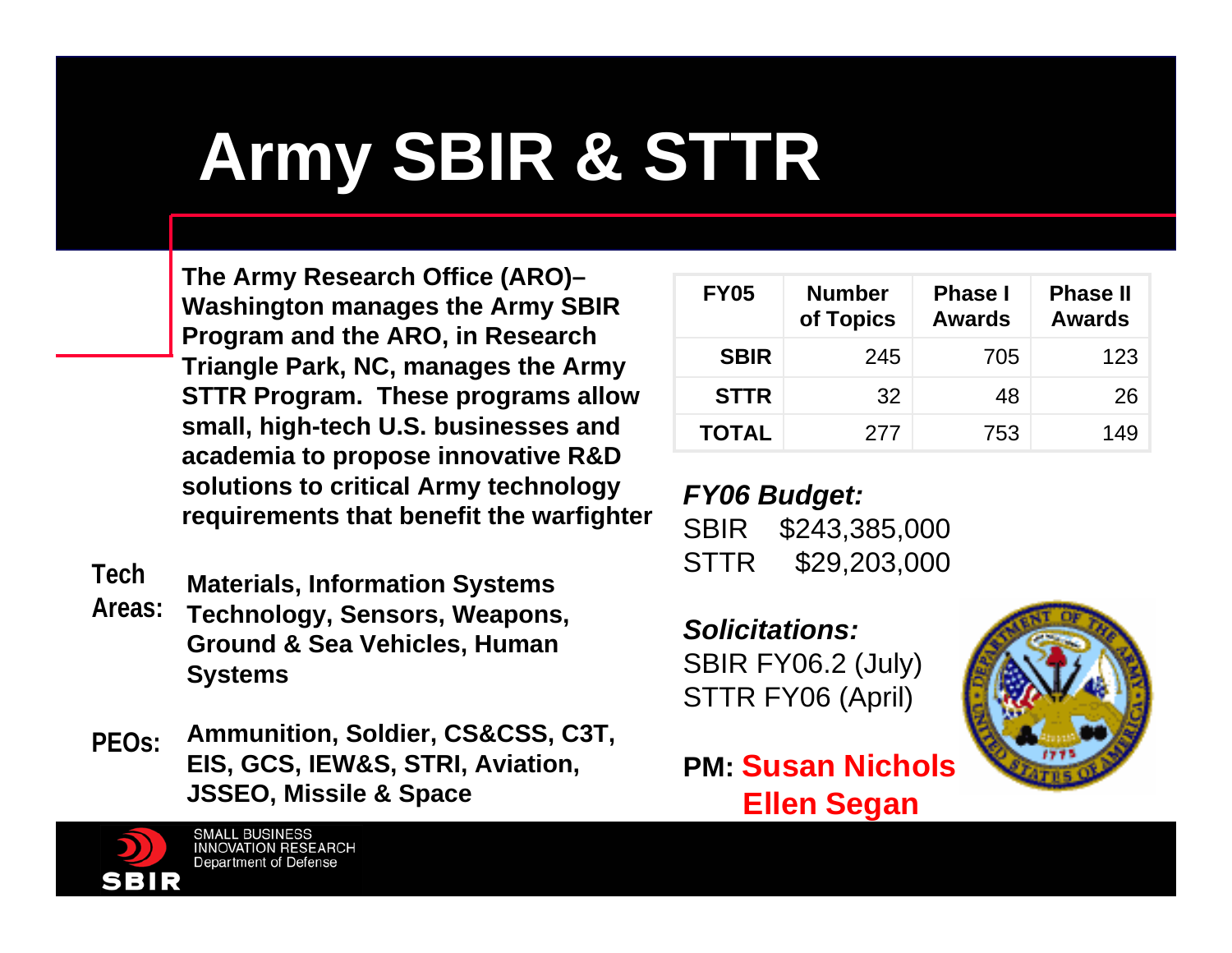### **Navy SBIR & STTR**

**The Navy's SBIR/STTR programs are mission-oriented, integrating the needs and requirements of the Navy's Fleet through R&D topics. They provide companies the opportunity to become part of the national technology base. We emphasize on the small business the need to market its Phase II technology to both military and private sectors.**

**Tech**

**Sensors, Materials, Electronics, Battlespace, Information Systems Technology, Ground & Sea Vehicles Areas:**

**Submarine, IW, Aircraft Carriers, Ships, LMW, Air ASW, JSF, Tactical Air Programs, Strike Weapons & Unmanned AviationPEOs:**

| <b>FY05</b>  | <b>Number</b><br>of Topics | <b>Phase I</b><br><b>Awards</b> | <b>Phase II</b><br><b>Awards</b> |
|--------------|----------------------------|---------------------------------|----------------------------------|
| <b>SBIR</b>  | 163                        | 466                             | 290                              |
| <b>STTR</b>  | 33                         | 96                              | 33                               |
| <b>TOTAL</b> | 196                        | 562                             | 323                              |

*FY06 Budget:* SBIR \$321,577,000 STTR \$38,589,243

*Solicitations:*SBIR FY06.1 (January) SBIR FY06.2 (July) STTR FY06 (April) STTR FY06.3 (October)



#### PM: John Williams

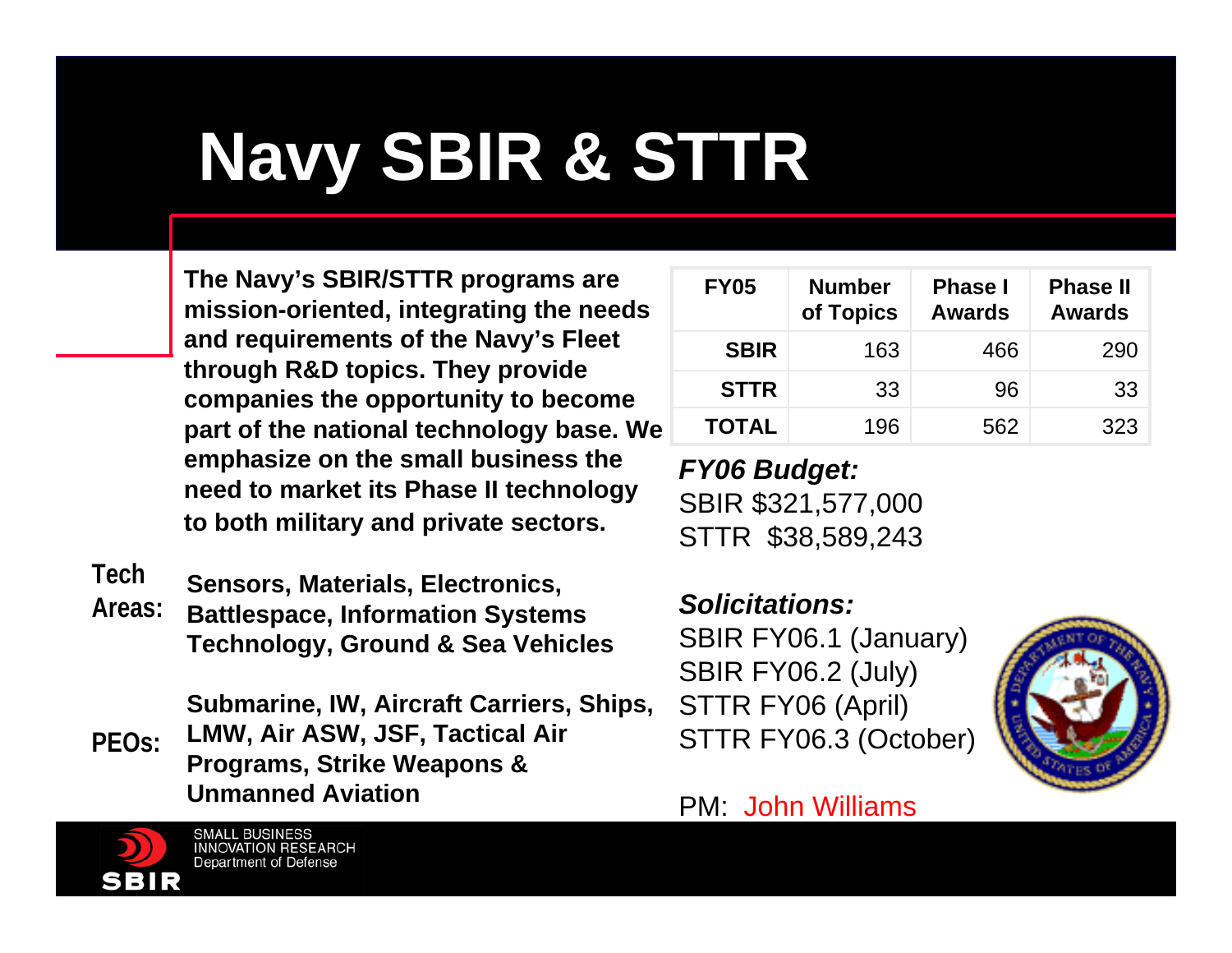### **Air Force SBIR & STTR**

**The AF SBIR/STTR Programs serve the technology needs of the Air Force warfighter. The Air Force Research Laboratory's (AFRL) integrated R&D team's mission is to be the Air Force's agent for identifying and providing advanced, affordable, and integrated technologies that keep our Air Force the best in the world.**

**Directed Energy, Human Effectiveness, Materials, Information Technology, TechAreas:**

**Munitions, Propulsion, Sensors, Air Vehicles, Space Vehicles** 

**AAC, ASC, ESC, SMC, OC-ALC, OO-ALC, WR-ALC, AEDC, AFFTC, 46th TW, JSF, F/A-22 DACs&PEOs:**

| <b>FY05</b>  | <b>Number</b><br>of Topics | <b>Phase I</b><br><b>Awards</b> | <b>Phase II</b><br><b>Awards</b> |
|--------------|----------------------------|---------------------------------|----------------------------------|
| <b>SBIR</b>  | 249                        | 608                             | 339                              |
| <b>STTR</b>  | 27                         | 106                             | 49                               |
| <b>TOTAL</b> | 276                        | 714                             | 388                              |

*FY06 Budget:* SBIR \$306,274,000 STTR \$36,753,000

*Solicitations:*SBIR FY06.1 (January) STTR FY06 (April)



PM: Steve Guilfoos

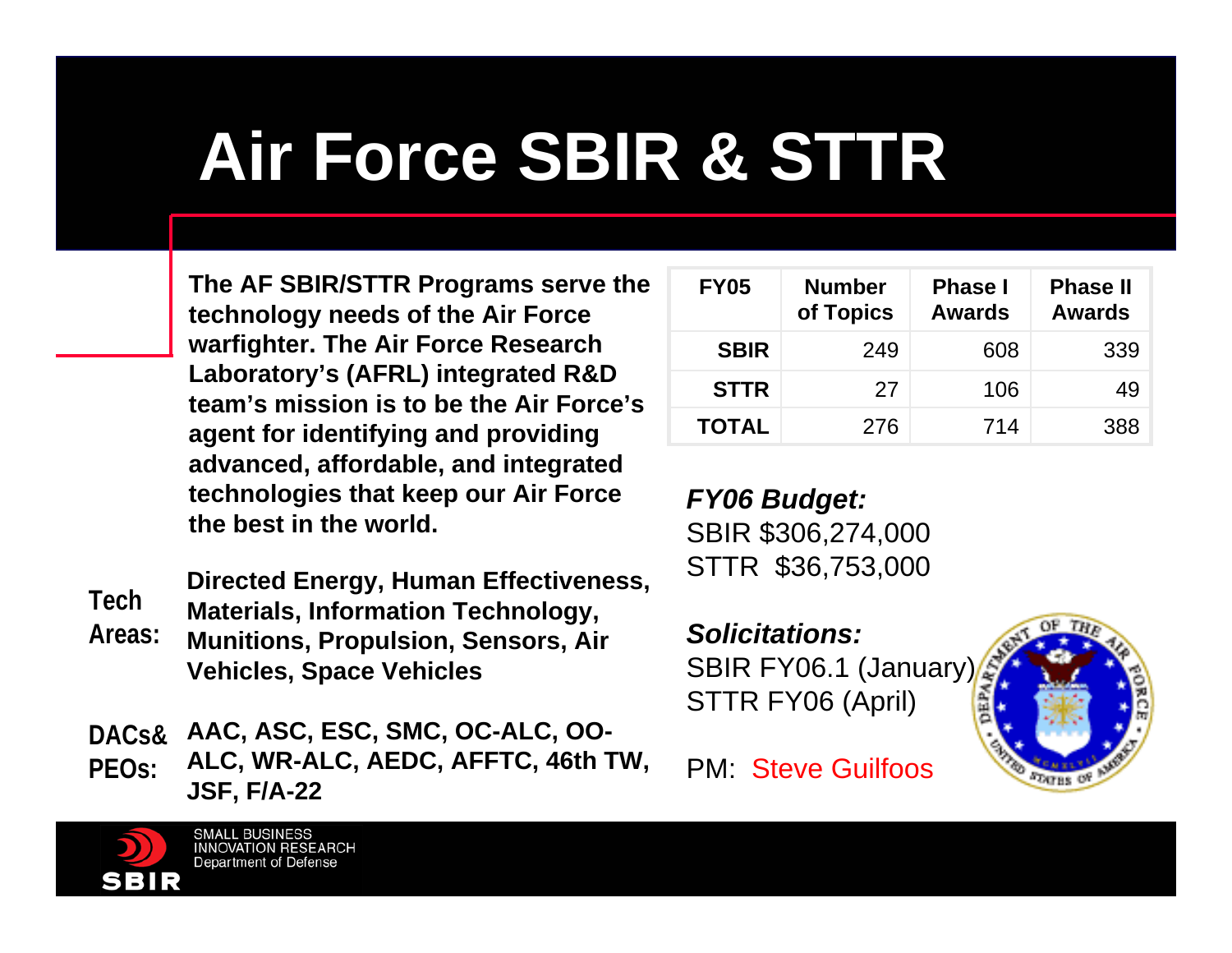### **DARPA SBIR & STTR**

#### **Defense Advanced Research Projects Agency**

**DARPA SBIR/STTR Programs stimulate technological innovation, strengthen the role of small business in meeting DARPA and DoD R&D needs, foster and encourage participation by minority and disadvantaged persons in technological innovation, and increase private sector commercialization of technological advances developed through DARPA funded R&D.**

**Ph I: must identify end user Ph II: must maintain communications with DARPA PM; pass DCAA audit**

**Electronics, Sensors, Information Systems Technology, Battlespace TechAreas:**

> **SMALL BUSINESS INNOVATION RESEARCH Department of Defense**

| <b>FY05</b>  | <b>Number</b><br>of Topics | <b>Phase I</b><br><b>Awards</b> | <b>Phase II</b><br><b>Awards</b> |
|--------------|----------------------------|---------------------------------|----------------------------------|
| <b>SBIR</b>  | 28                         | 74                              | 80                               |
| <b>STTR</b>  | 9                          | 24                              |                                  |
| <b>TOTAL</b> | 37                         | 98                              | 88                               |

*FY06 Budget:* SBIR \$67,019,000 STTR \$8,042,000

*Solicitations:*SBIR FY06.2 (July) STTR FY06 (April)

DARPA

#### **PM:** Connie Jacobs

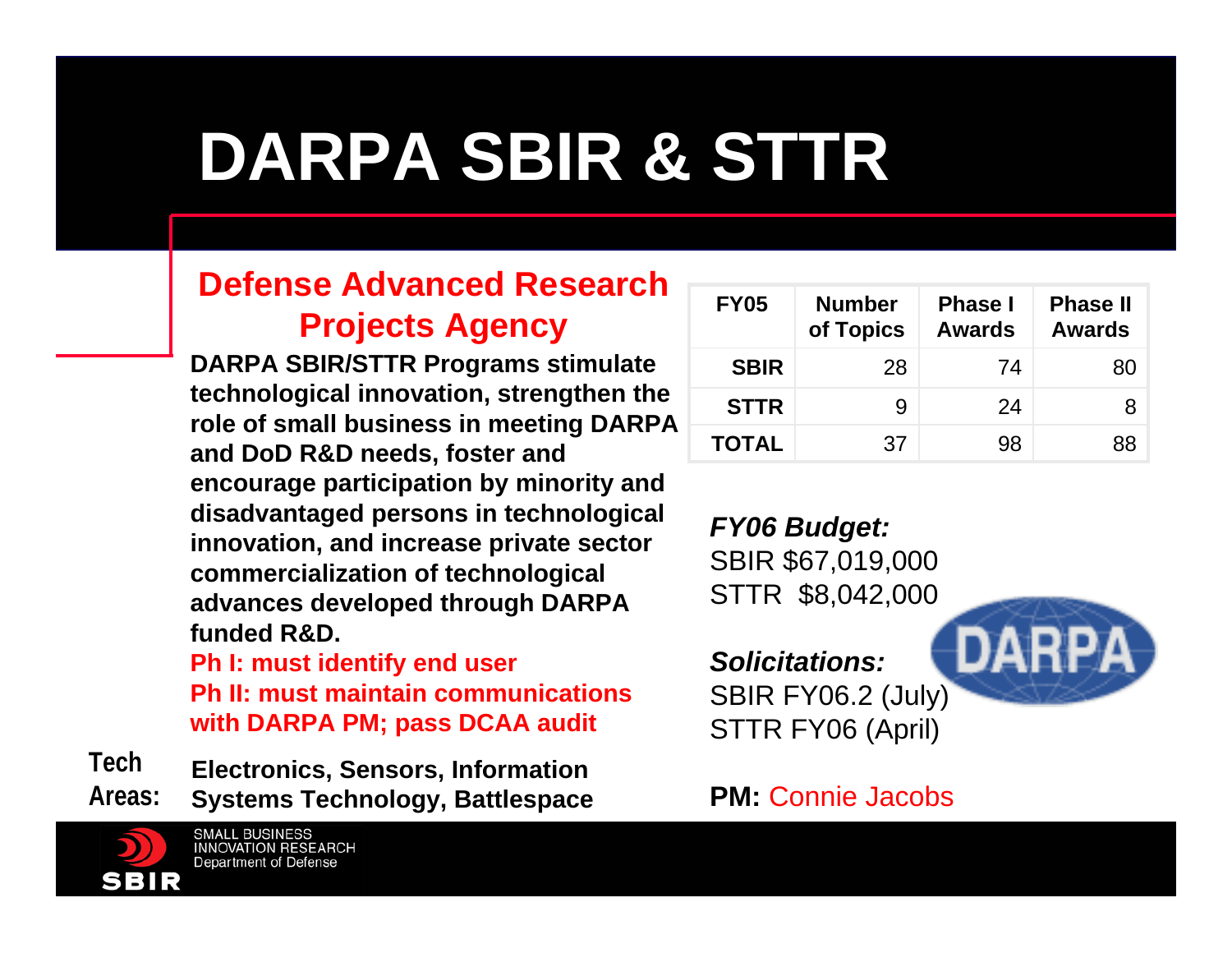### **MDA SBIR & STTR**

**The MDA SBIR/STTR Programs support MDA's mission to develop and field an integrated Ballistic Missile Defense System (BMDS) capable of providing a layered defense for the homeland, deployed forces, friends, and allies against ballistic missiles of all ranges in all phases of flight.**

#### **Missile Defense Agency**

| <b>FY05</b>  | <b>Number</b><br>of Topics | <b>Phase I</b><br><b>Awards</b> | <b>Phase II</b><br><b>Awards</b> |
|--------------|----------------------------|---------------------------------|----------------------------------|
| <b>SBIR</b>  | 69                         | 240                             | 102                              |
| <b>STTR</b>  | 21                         | 30                              | 16                               |
| <b>TOTAL</b> | 90                         | 270                             | 118                              |

*FY06 Budget:* SBIR \$118,843,350 STTR \$14,261,202

*Solicitations:*SBIR FY06.3 (October) STTR FY06 (April)



#### PM: Mike Zammit

**Materials, Sensors, Space Platform, Information Systems Technology, Weapons TechAreas:**

**Ballistic Missile Defense System Trans-(BMDS) ition:**

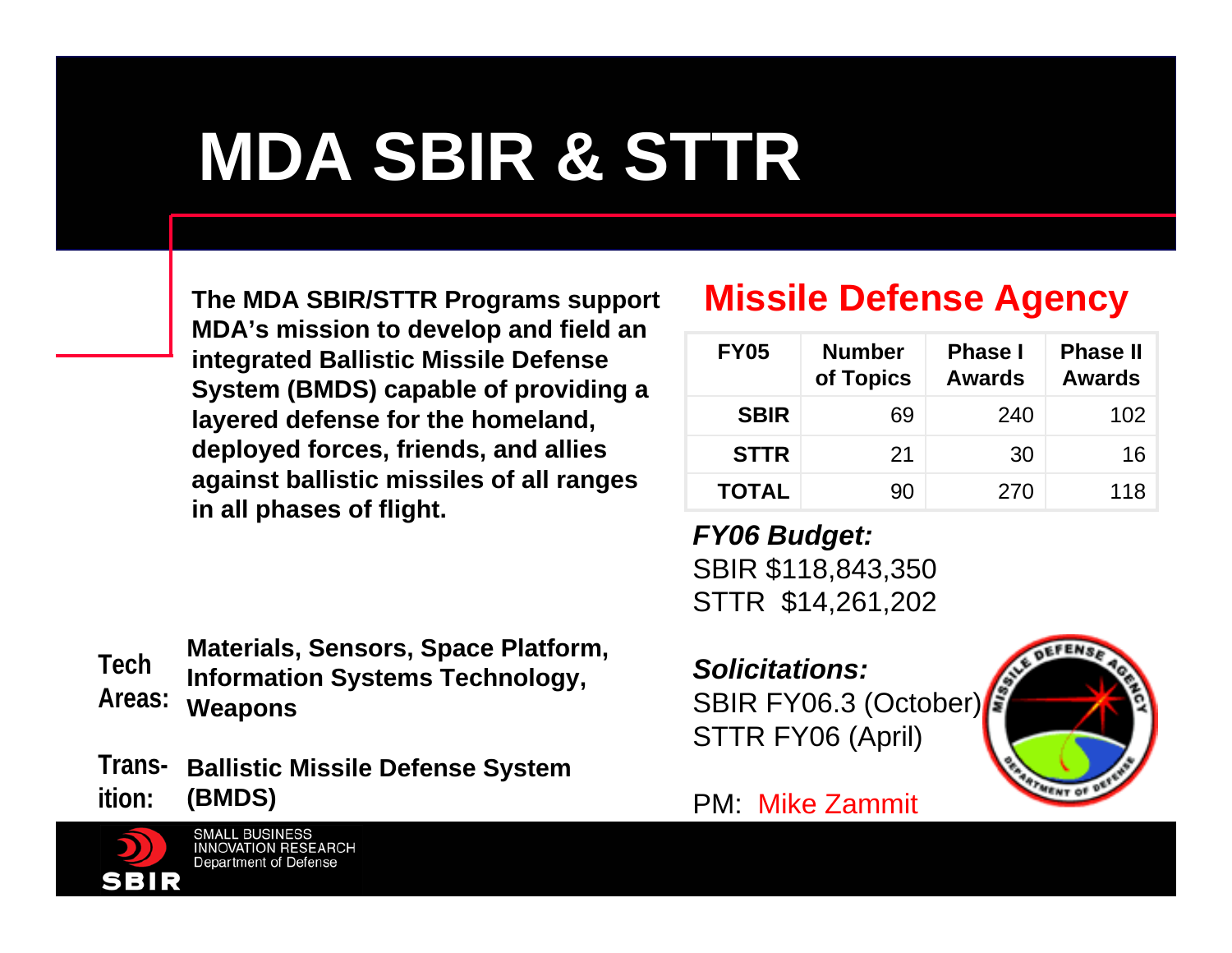### **OSD SBIR & STTR**

**By supporting high quality R&D to support defense-related scientific or engineering problems, the OSD SBIR/STTR Programs stimulate technological innovation, strengthen the role of small business in meeting DoD R&D needs, foster and encourage participation by minority and disadvantaged persons in technological innovation, and increasing the commercial application of DoD-funded R&D results.**

#### **DDR&E and DHP**

**TechAreas:**

**Materials, Weapons, Biomedical, Information Systems Technology**

#### **Office of Secretary of Defense**

| <b>FY05</b>  | <b>Number</b><br>of Topics | <b>Phase I</b><br><b>Awards</b> | <b>Phase II</b><br><b>Awards</b> |
|--------------|----------------------------|---------------------------------|----------------------------------|
| <b>SBIR</b>  | 68                         | 163                             | 38                               |
| <b>STTR</b>  | 5                          | 20                              |                                  |
| <b>TOTAL</b> | 73                         | 183                             | 38                               |

*FY06 Budget:* SBIR \$51,000,000\* STTR \$4,600,000

*Solicitations:*SBIR FY06.3 (October) STTR FY06 (April)



#### PM: Teresa Puretz

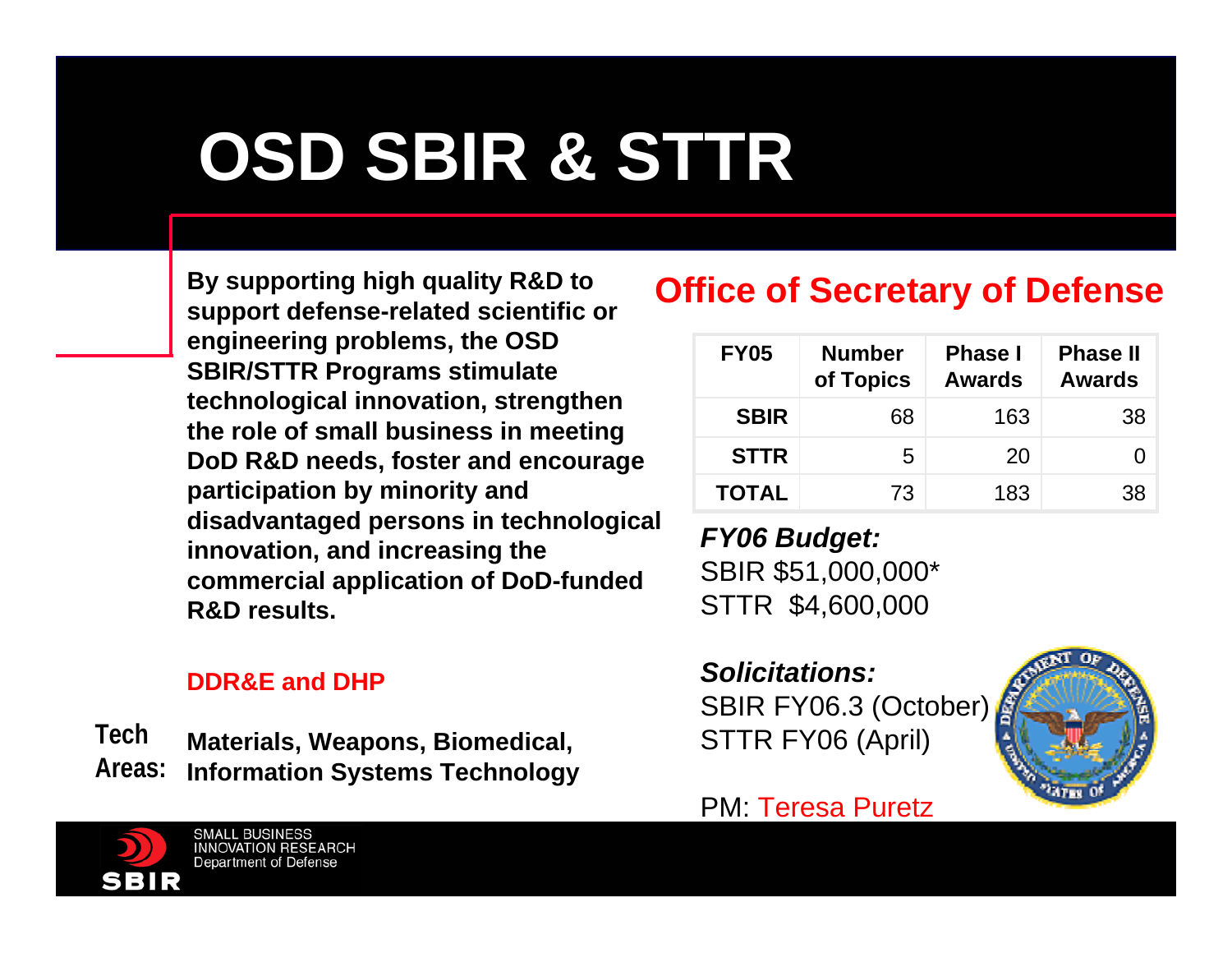### **SOCOM SBIR**

**Topics are capabilities-based, designed to focus on the needs of the Special Operations Forces (SOF) Warrior. Topics have been selected on their potential to transition to an acquisition program. USSOCOM is seeking small businesses with a strong R&D capability to transition technology to provide the SOF Warrior enhanced equipment and training.**

**Mobility, Information Operations & Psychological Operations, Sensors, Command and Control, Fire Support, Training Systems, Logistics, Medical Signature Management, Command, Control, Communications, and Computers (C4), Power and Energy, Tagging, Tracking and Locating (TTL) TechAreas:**



#### **Special Operations Command**

| <b>FY05</b> | <b>Number</b><br>of Topics   Awards | <b>Phase I</b> | <b>Phase II</b><br><b>Awards</b> |
|-------------|-------------------------------------|----------------|----------------------------------|
| <b>SBIR</b> | 11                                  | 25             | 14                               |

*FY06 Budget:* SBIR \$14,133,000

*Solicitations:*SBIR FY06.1 (January) SBIR FY06.2 (July)



#### PM: Karen Pera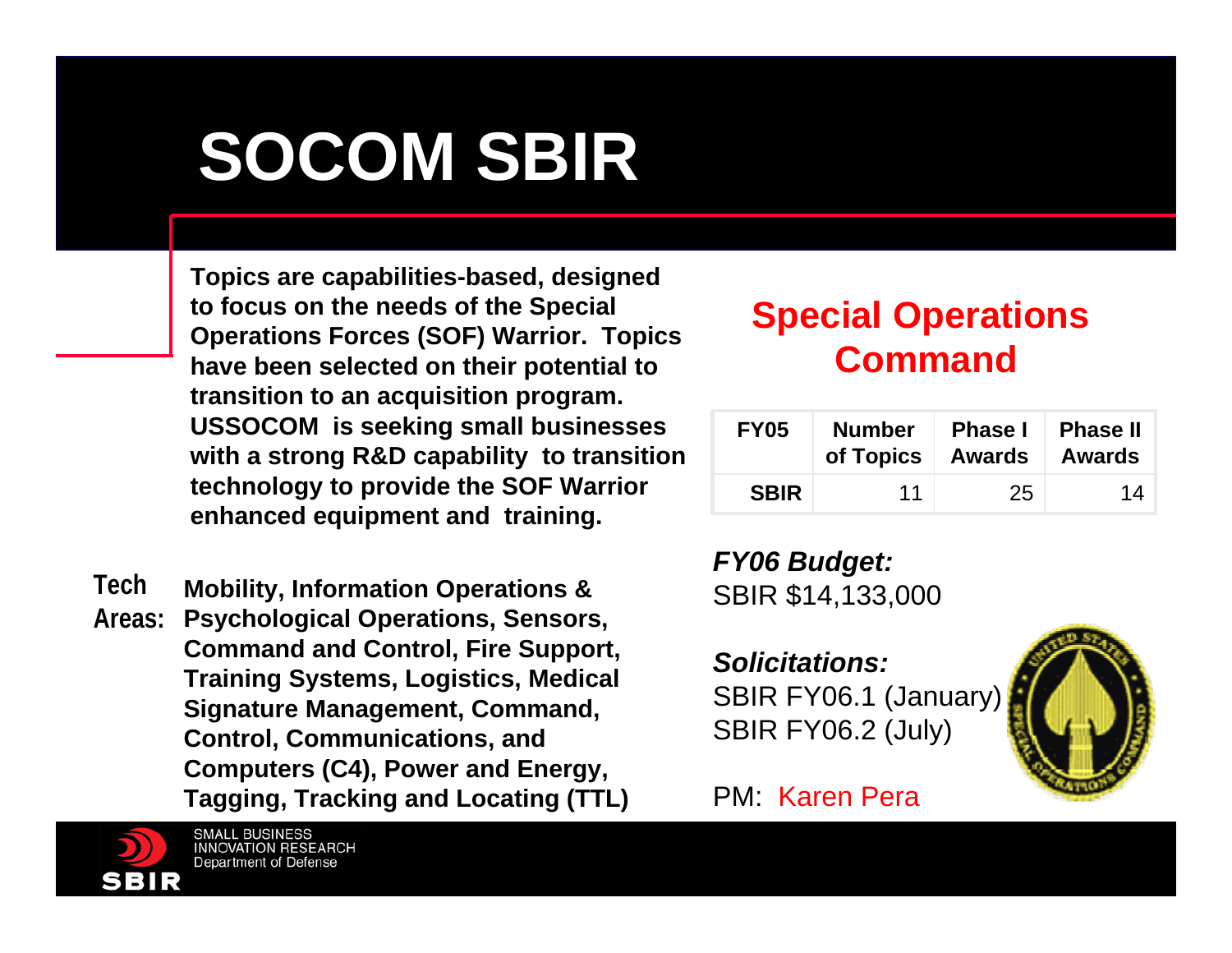### **DTRA SBIR**

**DTRA is actively involved in meeting current threats to the Nation and working toward reduction of CBRNE (Chemical, Biological, Radiological, Nuclear and Explosives) threats in the future. To meet these requirements, DTRA seeks small businesses with strong R&D capability and expertise in weapons effects (blast, shock and radiation), arms control, dispersion modeling, chemical and biological defense, and counterproliferation technologies.** 

**Sensors, Nuclear Technology Areas:Tech**

#### **Defense Threat Reduction Agency**

| <b>FY05</b> | Number of     | <b>Phase I</b> | <b>Phase II</b> |
|-------------|---------------|----------------|-----------------|
|             | <b>Topics</b> | Awards         | <b>Awards</b>   |
| <b>SBIR</b> | 14            | 40             |                 |

*FY06 Budget:* SBIR \$6,579,000

*Solicitation:*SBIR FY06.1 (January)



PM: Lt. Col. John Kelley

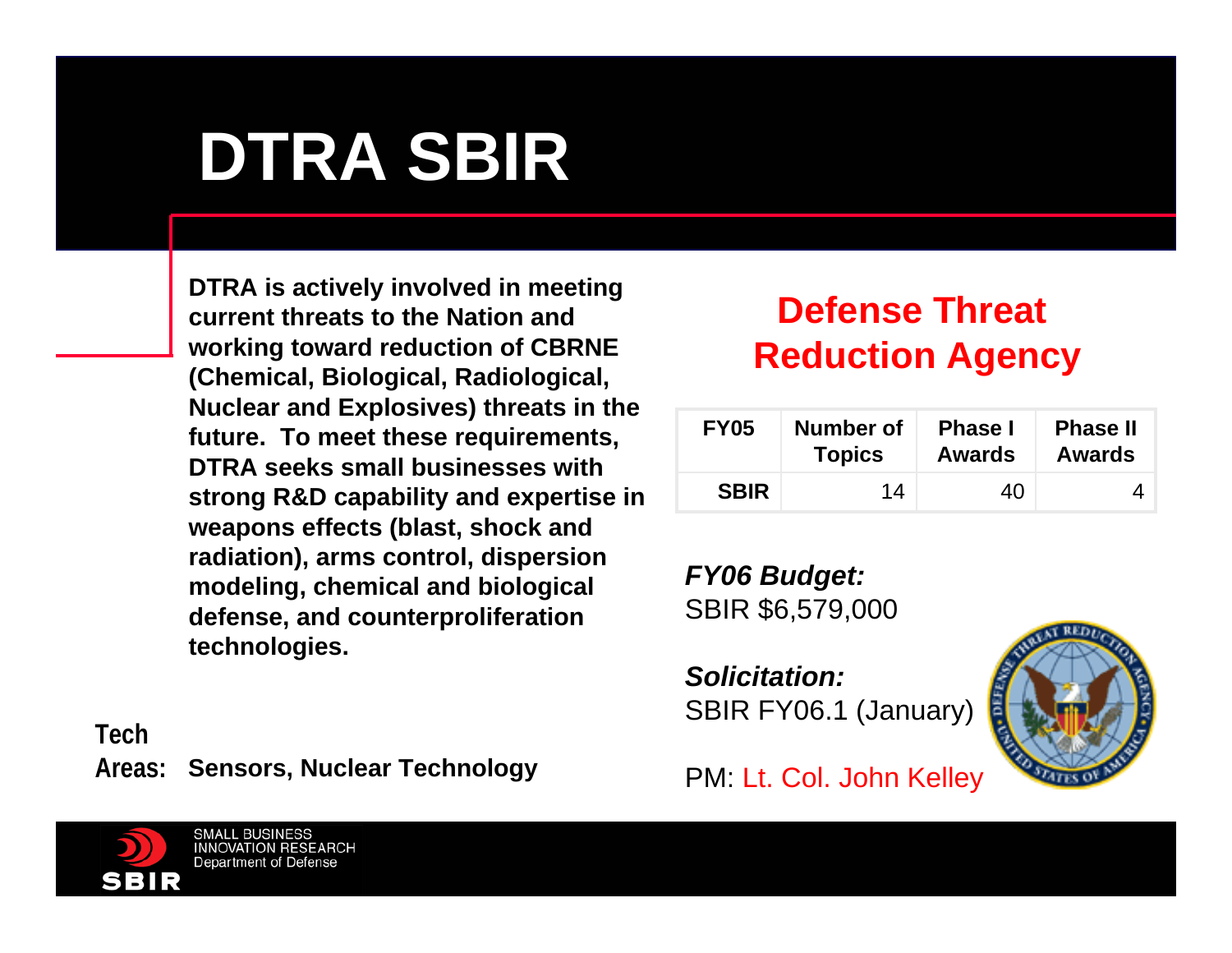### **CBD SBIR**

**The objective of the CBD SBIR program is to elicit innovative solutions from the small business community that address chemical and biological defense technology gaps confronting DoD and to include technologies that will also have high commercialization potential in the private sector. Technologies developed have the potential to transition to the Joint Program Executive Office (JPEO-CBD) if the appropriate level of technology maturity has been demonstrated.**

**Chemical/Biological Defense, Biomedical, Sensors, Info Systems TechAreas:**

**JPEO-CBDPEOs:**



**SMALL BUSINESS INNOVATION RESEARCH Department of Defense** 

#### **Chemical and Biological Defense**

| <b>FY05</b> | Number of     | <b>Phase I</b> | <b>Phase II</b> |
|-------------|---------------|----------------|-----------------|
|             | <b>Topics</b> | <b>Awards</b>  | <b>Awards</b>   |
| <b>SBIR</b> | 23            | -21            |                 |

*FY06 Budget:* SBIR \$10,212,000

*Solicitation:*SBIR FY06.1 (January)



#### PM: Larry Pollack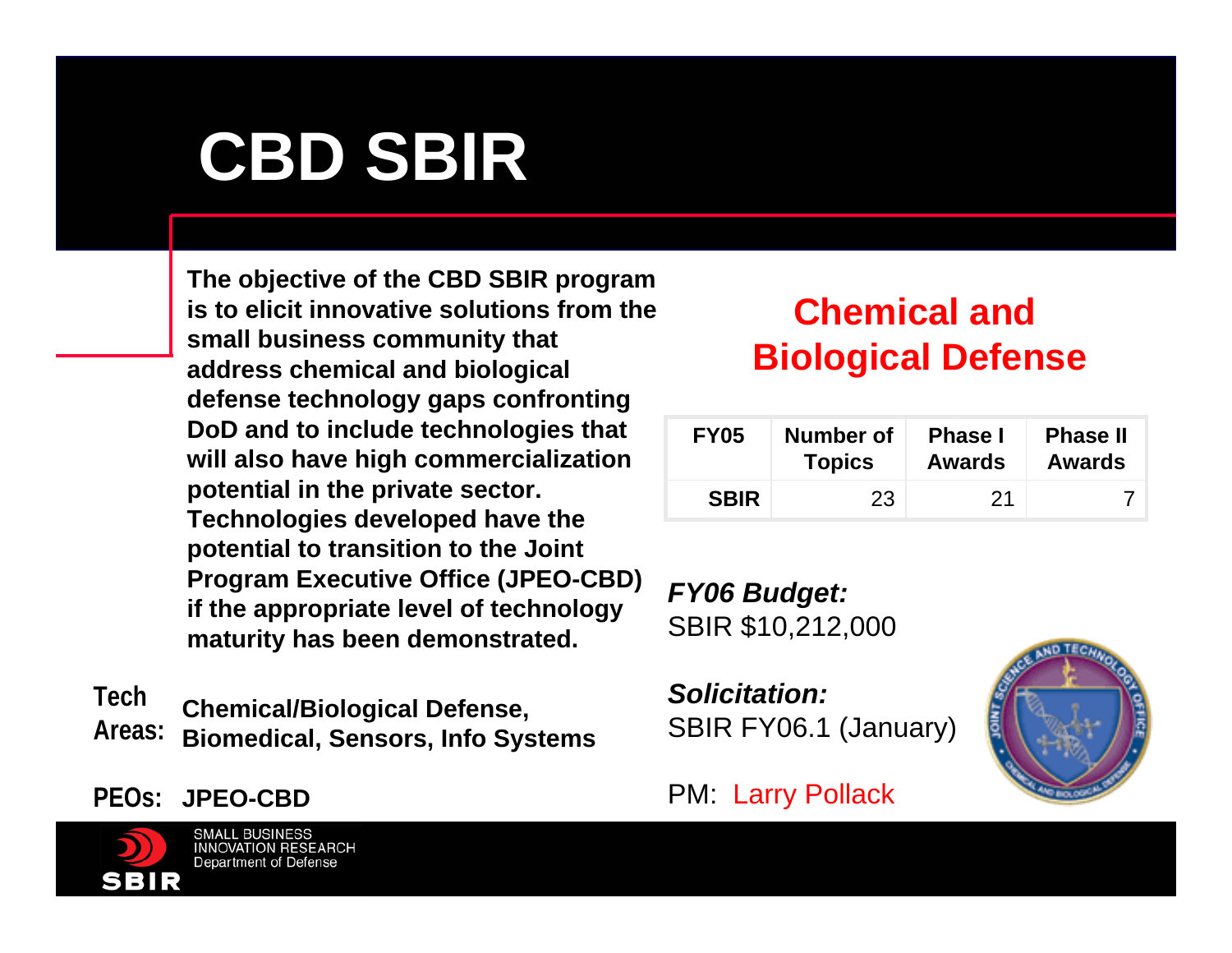### **NGA SBIR**

**The mission of the NGA is to provide timely, relevant, and accurate Geospatial-Intelligence in support of national security. NGA provides geospatial intelligence in all forms, and from whatever source – imagery, imagery intelligence and geospatial data and information – to ensure the knowledge foundation for planning, decision, and action.** 

**Therefore, NGA pursues research that will help guarantee the information edge over potential adversaries.**

**Information Systems Technology Areas:Tech**

#### **National Geospatial-Intelligence Agency**

| <b>FY05</b> | <b>Number</b> | <b>Phase I</b> | <b>Phase II</b> |
|-------------|---------------|----------------|-----------------|
|             | of Topics     | <b>Awards</b>  | <b>Awards</b>   |
| <b>SBIR</b> |               |                |                 |

*FY06 Budget:* SBIR \$700,000

*Solicitation:*SBIR FY06.1 (January)

PM: Nancy Groves